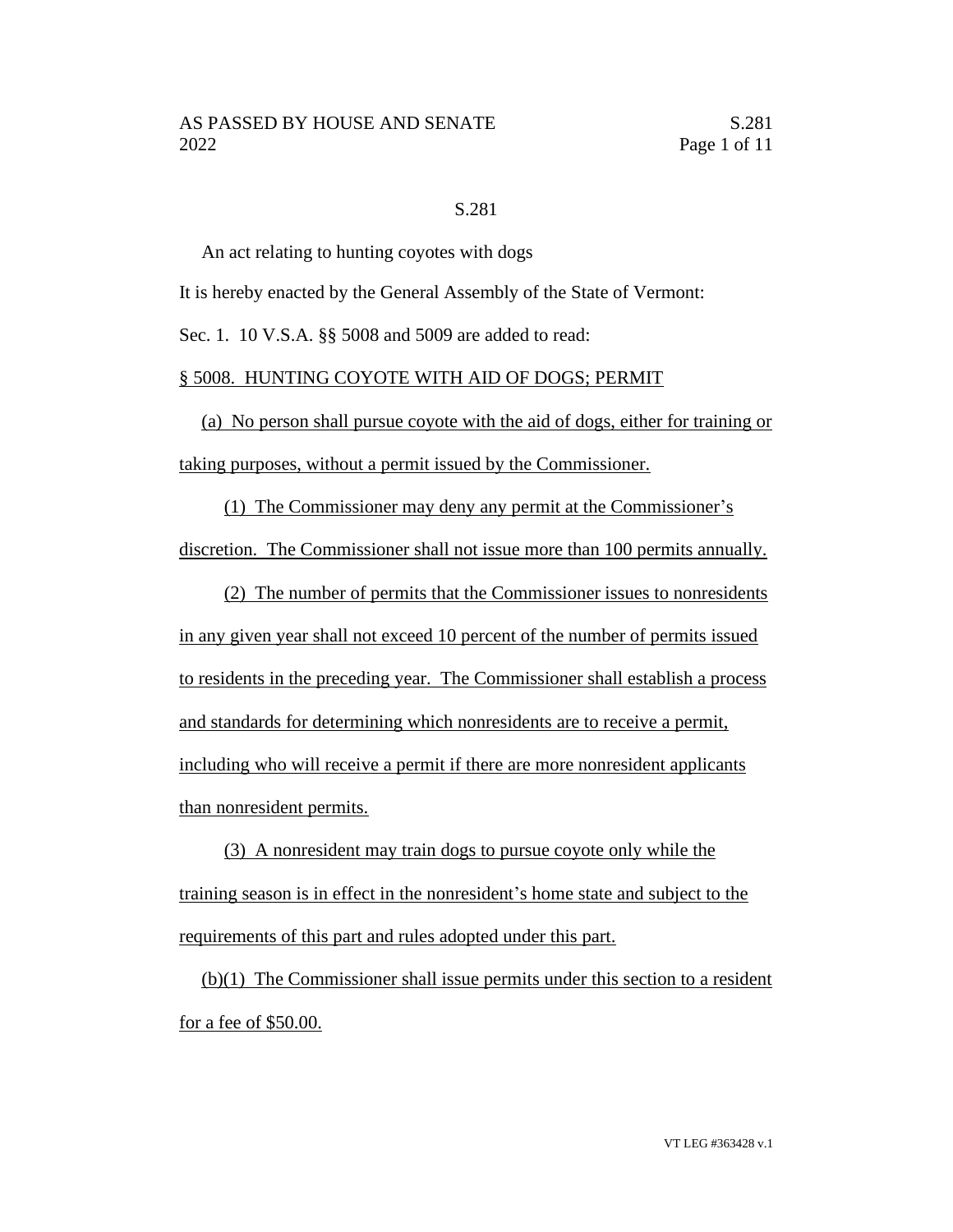(2) The application fee for a nonresident permit issued under this section shall be \$10.00, and the fee for a nonresident permit issued under this section shall be \$200.00 for a successful applicant.

# § 5009. PURSUING COYOTE WITH AID OF DOGS; LANDOWNER PERMISSION

(a) A person shall not release a dog onto land posted in accordance with section 5201 of this title for the purpose of pursuing coyote with the aid of dogs unless the dog owner or handler of the hunting dog has obtained a courtesy permission card from the landowner or landowner's agent allowing the pursuit of coyote with the aid of dogs on the land.

(b) A person shall not release onto land a dog for the purpose of pursuing coyote with the aid of dogs if in the previous 365 days a dog had been previously found on the land, and the dog owner, a handler of the dog, or a person participating in the hunt has been personally informed by law enforcement that hunting dogs are not permitted on the property.

 $(c)(1)$  For a first offense, a person who violates this section shall have committed a minor fish and wildlife violation and shall be assessed a five-point violation under subdivision 4502(b)(1) of this title.

(2) For a second or subsequent violation of this section, a person shall be assessed a 10-point violation under subdivision 4502(b)(2) of this title and shall be fined under section 4515 of this title.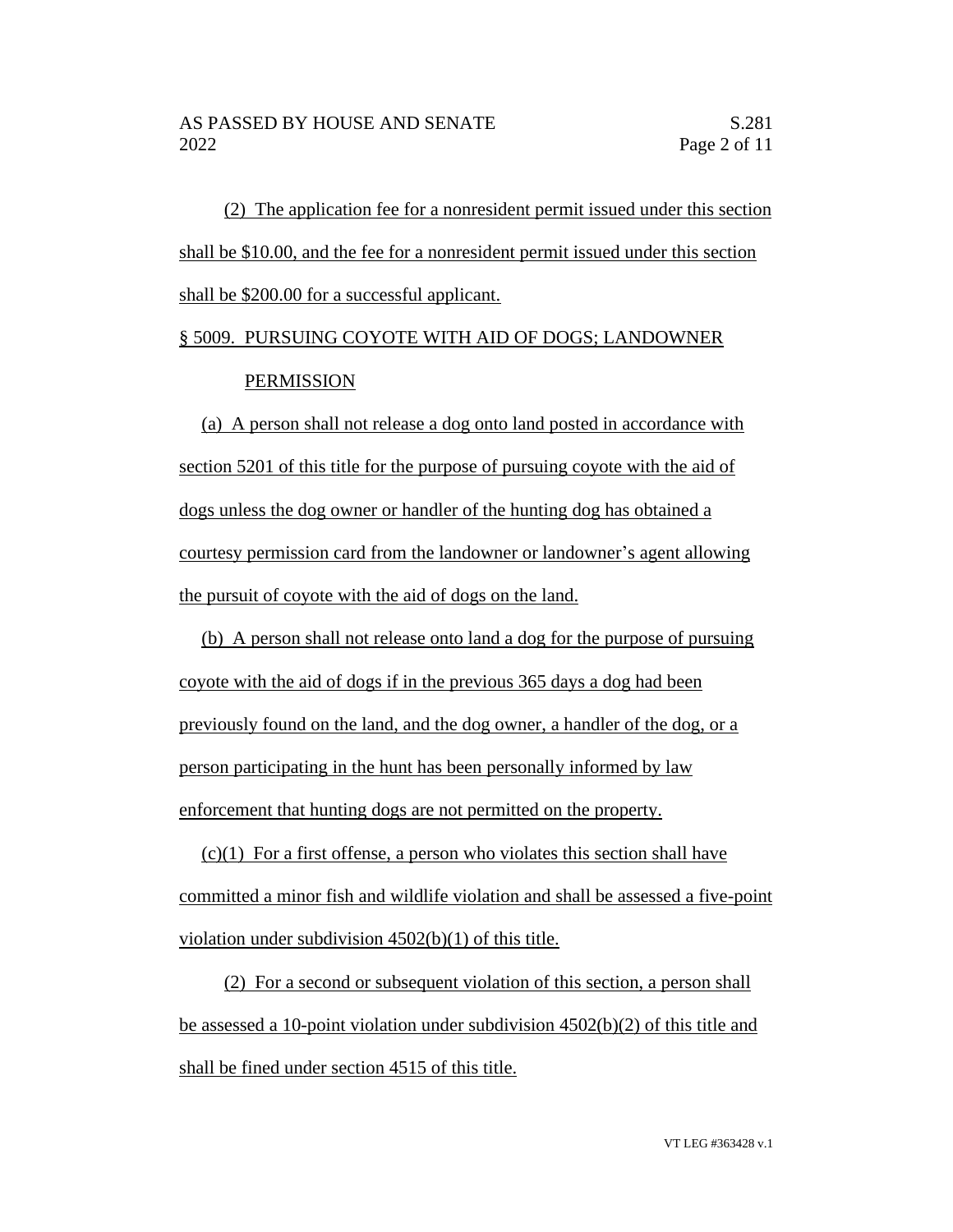# Sec. 2. MORATORIUM ON HUNTING COYOTE WITH AID OF DOGS

(a) A person shall not pursue coyote with the aid of dogs, either for the training of dogs or for the taking of coyote, except that a person may pursue coyote with the aid of dogs in defense of a person or property if the person pursuing coyote with the aid of dogs:

(1) is the landowner; or

(2) has obtained a courtesy permission card from the landowner or landowner's agent allowing the release of a dog onto the land for the purpose of pursuing coyote with the aid of dogs.

(b) This section shall be repealed on the effective date of the Fish and Wildlife Board rules required by Sec. 3 of this act.

Sec. 3. FISH AND WILDLIFE BOARD RULES; PURSUING COYOTE WITH THE AID OF DOGS

(a) The General Assembly through the rules required under this section intends to reduce conflicts between landowners and persons pursuing coyote with the aid of dogs by reducing the frequency that dogs or persons pursuing coyote enter onto land that is posted against hunting or land where pursuit of coyote with dogs is not authorized. In addition, the General Assembly intends that the rules required under this section support the humane taking of coyote, the management of the population in concert with sound ecological principles, and the development of reasonable and effective means of control.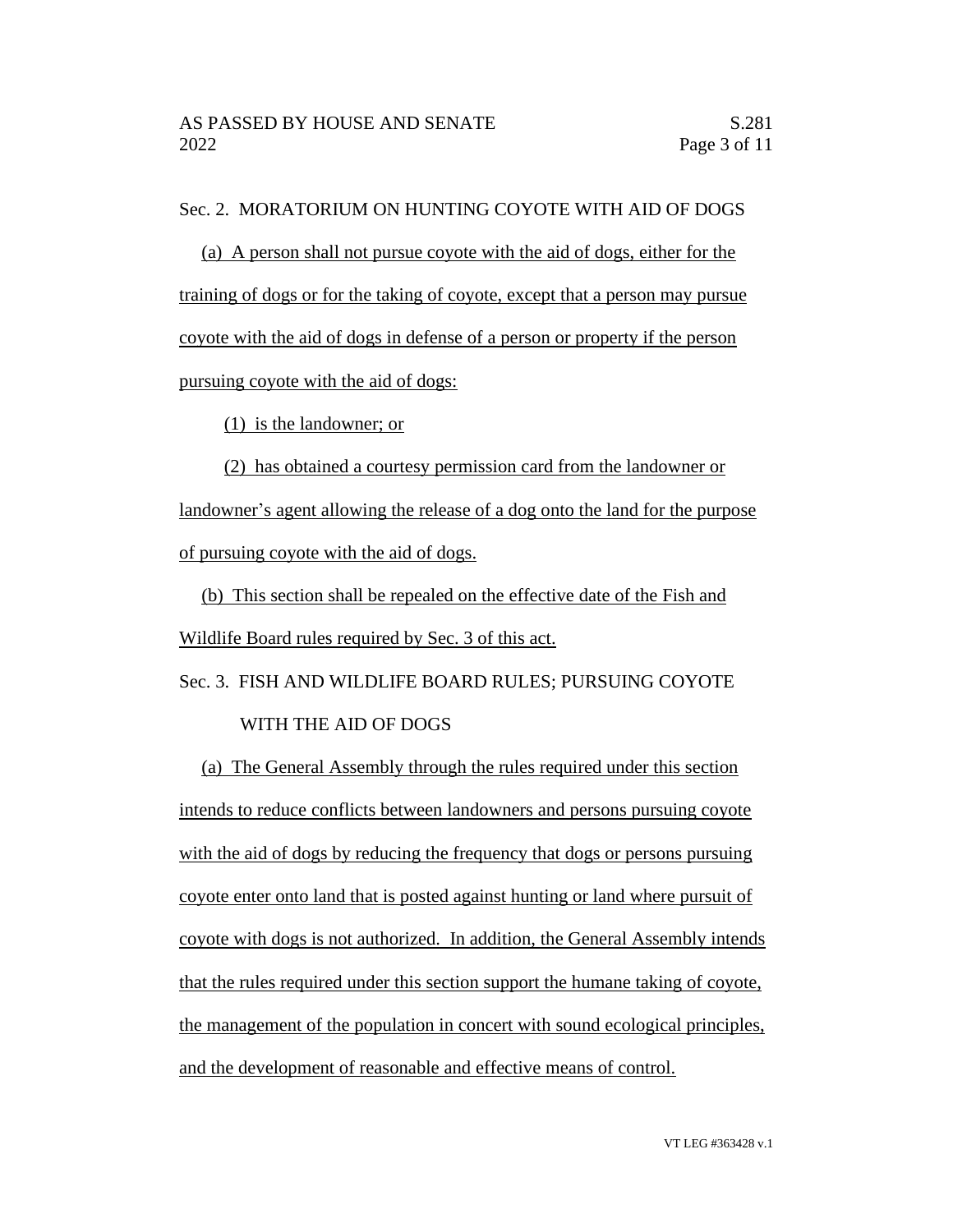(b) The Fish and Wildlife Board shall adopt a rule regarding the pursuit of coyote with the aid of dogs, either for the training of dogs or for the taking of coyote. The rule shall include at least the following provisions:

(1) a limit on the number of dogs that may be used to pursue coyote;

(2) a prohibition on the substitution of any new dog for another dog

during pursuit of a coyote;

(3) the legal method of taking coyote pursued with the aid of dogs, such as rifle, muzzle loader, crossbow, or bow and arrow;

(4) a definition of control to minimize the risk that dogs pursuing coyote:

(A) enter onto land that is posted against hunting;

(B) enter onto land where pursuit of coyote with dogs is not

authorized;

(C) harass or harm people or domestic animals; and

(D) cause other unintentional damages to people or property;

(5) provisions to encourage persons pursuing coyote with the aid of dogs to seek landowner permission before entering or releasing dogs onto land that is not posted in accordance with 10 V.S.A. § 5201; and

(6) required reporting of every coyote killed during pursuit with the aid of dogs.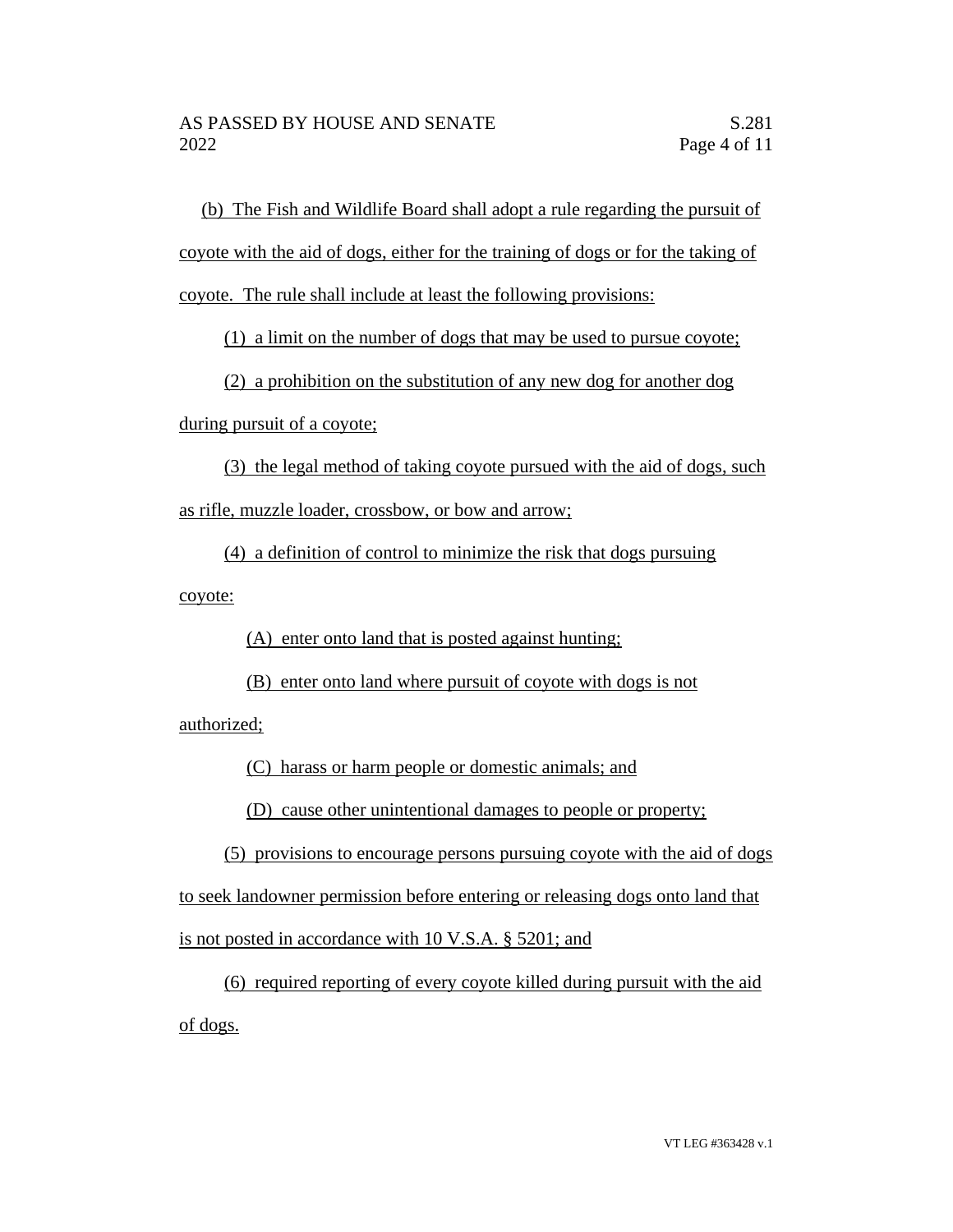(c) The Board shall consider whether to include within the rule required by this section provisions related to seasonal restrictions and baiting.

(d) As used in this section, "harass" means to annoy a person or domestic animal to such an extent as to significantly disrupt normal behavioral patterns. Sec. 4. 13 V.S.A. § 4010 is amended to read:

# § 4010. GUN SUPPRESSORS

(a) As used in this section:

(1) "Gun suppressor" means any device for silencing, muffling, or diminishing the report of a portable firearm, including any combination of parts, designed or redesigned, and intended for use in assembling or fabricating a gun suppressor, and any part intended only for use in such assembly or fabrication.

(2) "Sport shooting range" shall have the same meaning as used in 10 V.S.A. § 5227(a).

(b) A person shall not manufacture, make, or import a gun suppressor, except for:

(1) a licensed manufacturer, as defined in 18 U.S.C. § 921, who is registered as a manufacturer pursuant to 26 U.S.C. § 5802;

(2) a licensed importer, as defined in 18 U.S.C. § 921, who is registered as an importer pursuant to 26 U.S.C. § 5802; or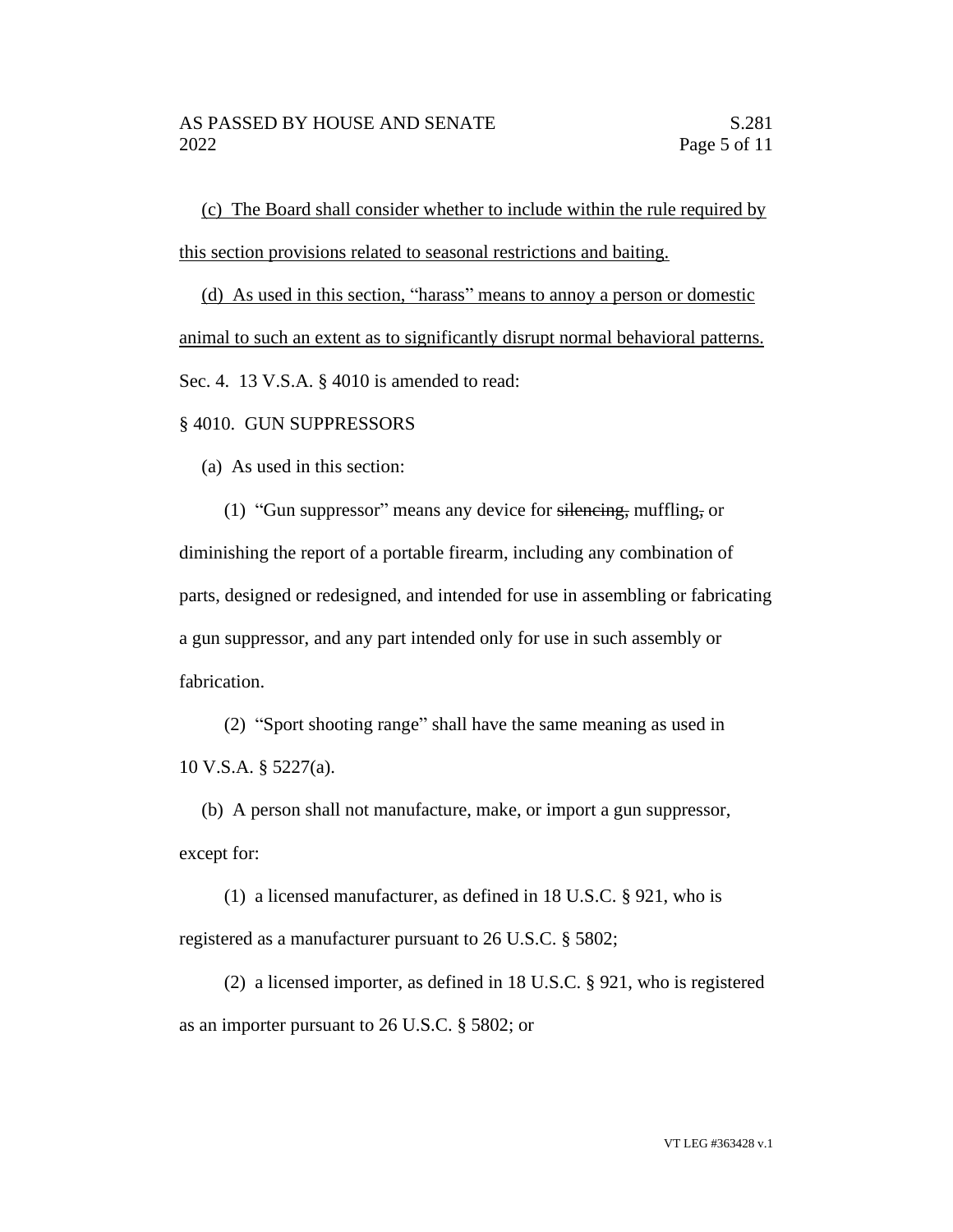(3) a person who makes a gun suppressor in compliance with the requirements of 26 U.S.C. § 5822.

(c) A person shall not use a gun suppressor in the State, except for use by:

(1) a Level III certified law enforcement officer or Department of Fish and Wildlife employee in connection with his or her the officer's or employee's duties and responsibilities and in accordance with the policies and procedures of that officer's or employee's agency or department;

(2) the Vermont National Guard in connection with its duties and responsibilities;

(3) a licensed manufacturer or a licensed importer, as defined in 18 U.S.C. § 921, who is also registered as a manufacturer or an importer pursuant to 26 U.S.C. § 5802, who in the ordinary course of his or her the manufacturer's or importer's business as a manufacturer or as an importer tests the operation of the gun suppressor; or

(4) a person lawfully using a sport shooting range; or

(5) a person taking game as authorized under 10 V.S.A. § 4701.

 $(d)(1)$  A person who violates subsection (b) of this section shall be fined not less than \$500.00 for each offense.

(2) A person who violates subsection (c) of this section shall be fined \$50.00 for each offense.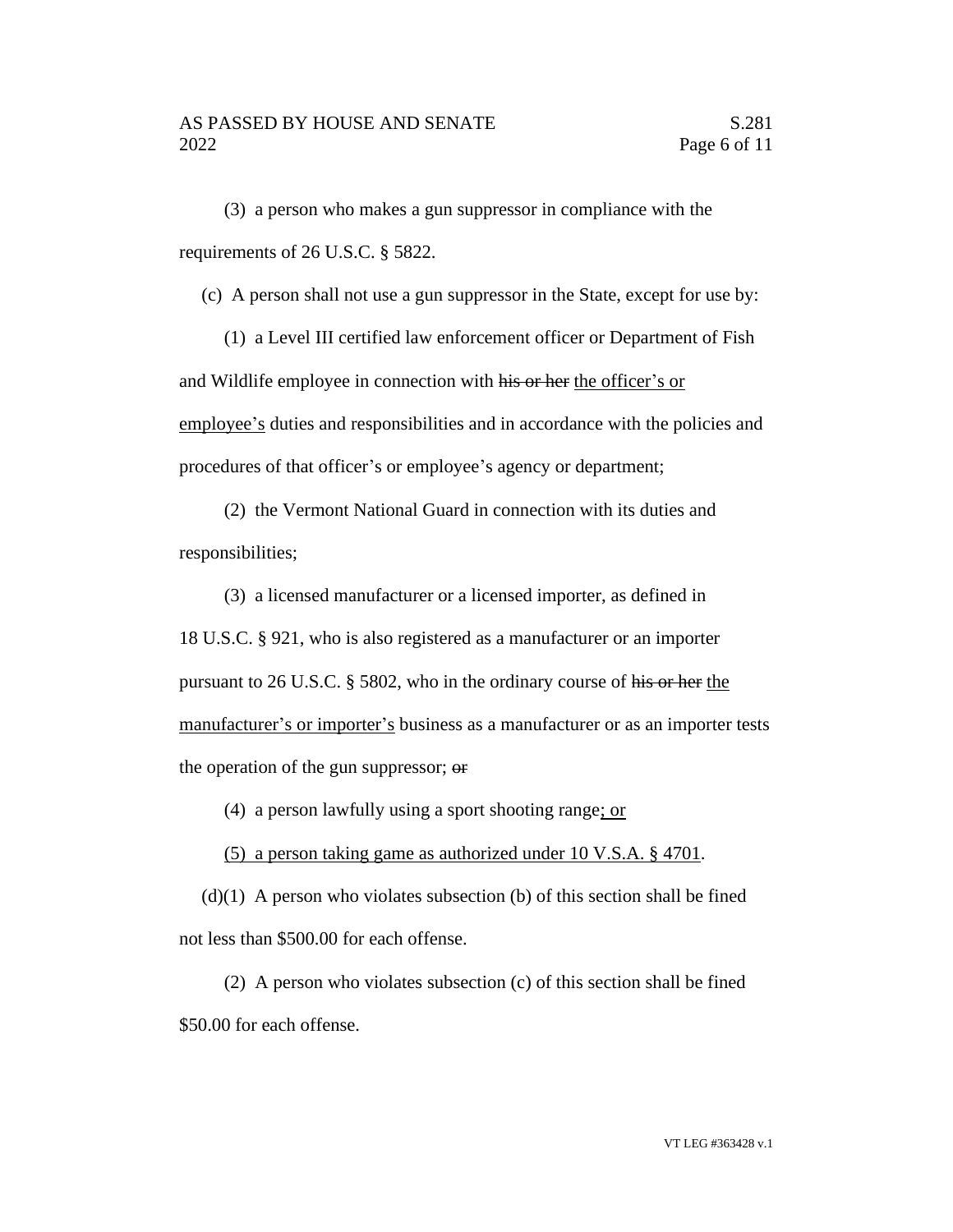Sec. 5. 10 V.S.A. § 4701 is amended to read:

# § 4701. USE OF GUN, BOW AND ARROW, AND CROSSBOW; LEGAL

#### DAY; DOGS

(a) Unless otherwise provided by statute, a person shall not take game except with:

(1) a gun fired at arm's length;

(2) a bow and arrow; or

(3) a crossbow as authorized by the rules of the Board.

(b) A person shall not take game between one-half hour after sunset and one-half hour before sunrise unless otherwise provided by statute or by the rules of the Board.

(c) A person may take game and fur-bearing animals during the open season therefor, with the aid of a dog, unless otherwise prohibited by statute or by the rules of the Board.

(d) A person taking game with a gun may possess, carry, or use a gun suppressor in the act of taking game.

Sec. 6. 10 V.S.A. § 4704 is amended to read:

#### § 4704. USE OF MACHINE GUNS, AND AUTOLOADING RIFLES, AND

### GUN SUPPRESSORS

(a) A person engaged in hunting for wild animals shall not use, carry, or have in his or her the person's possession: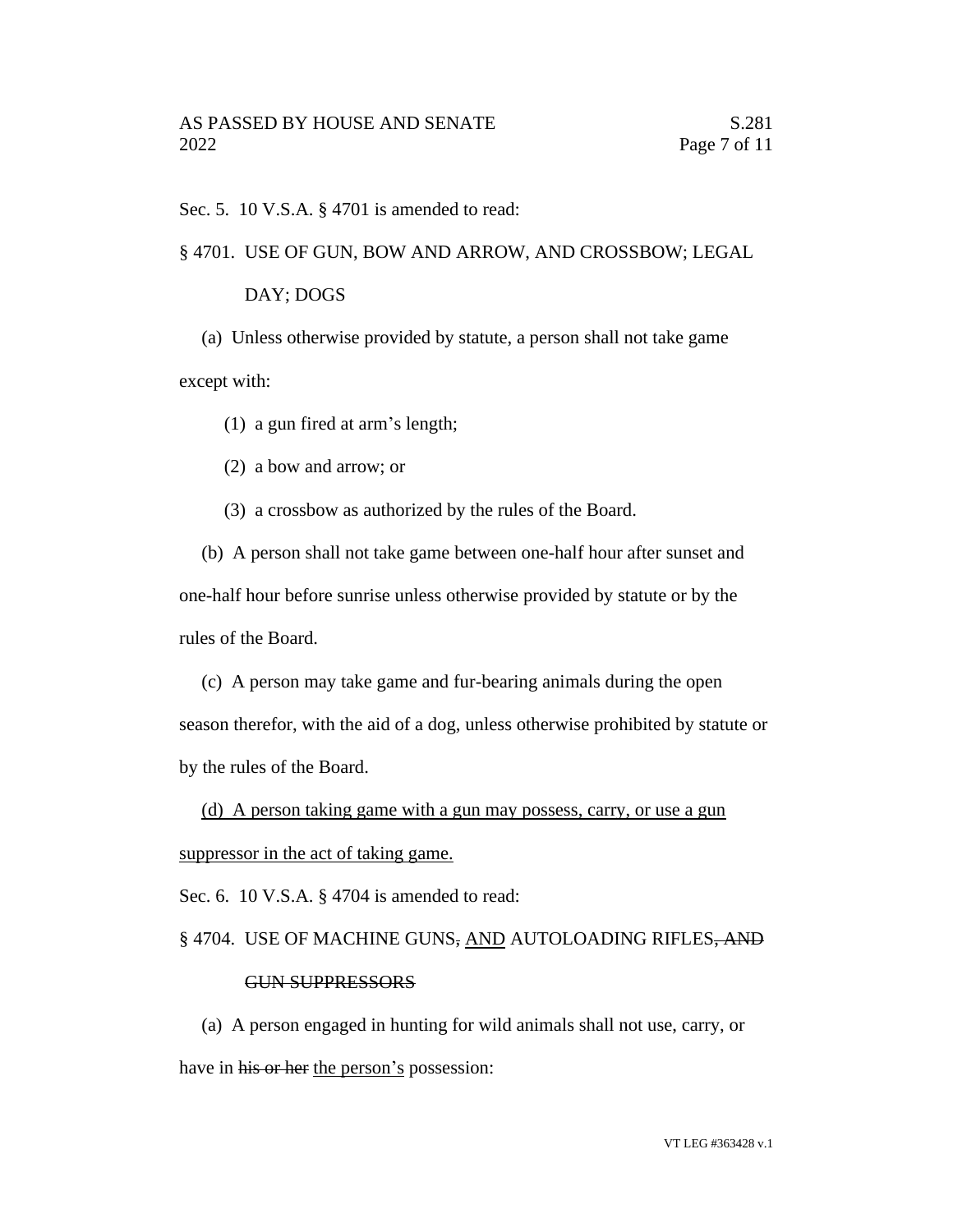(1) a machine gun of any kind or description;  $or$ 

(2) an autoloading rifle with a magazine capacity of over six cartridges,

except a .22 caliber rifle using rim fire cartridges; or

(3) a gun suppressor.

(b) As used in this section, "gun suppressor" means any device for

silencing, muffling, or diminishing the report of a portable firearm, including

any combination of parts, designed or redesigned, and intended for use in

assembling or fabricating a gun suppressor, and any part intended only for use

in such assembly or fabrication. [Repealed.]

Sec. 7. 10 V.S.A. § 4001 is amended to read:

# § 4001. DEFINITIONS

Words and phrases used in this part, unless otherwise provided, shall be construed to mean as follows:

\* \* \*

(9) Game: game birds or game quadrupeds, or both.

(10) Game birds: quail, partridge, woodcock, pheasant, plover of any kind, Wilson snipe, other shore birds, rail, coot, gallinule, wild ducks, wild geese, and wild turkey.

\* \* \*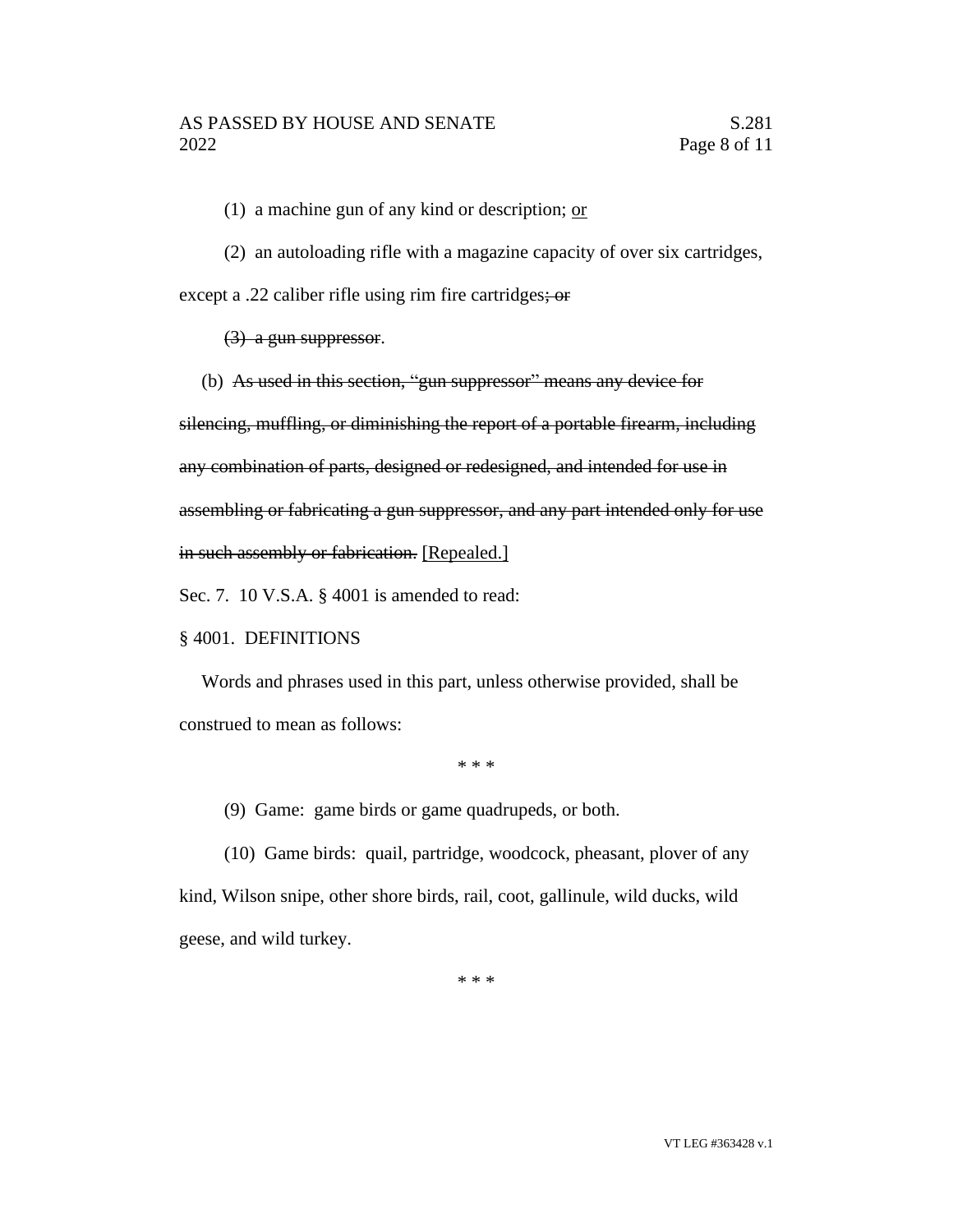# AS PASSED BY HOUSE AND SENATE S.281 2022 Page 9 of 11

(15) Wild animals or wildlife: all animals, including birds, fish, amphibians, and reptiles, other than domestic animals, domestic fowl, or domestic pets.

\* \* \*

(23) Take and taking: pursuing, shooting, hunting, killing, capturing, trapping, snaring, and netting fish, birds, and quadrupeds and all lesser acts, such as disturbing, harrying, worrying, or wounding or placing, setting, drawing, or using any net or other device commonly used to take fish or wild animals, whether they result in the taking or not; and shall include every attempt to take and every act of assistance to every other person in taking or attempting to take fish or wild animals, provided that when taking is allowed by law, reference is had to taking by lawful means and in a lawful manner.

\* \* \*

(41) Gun suppressor: any device for muffling or diminishing the report of a portable firearm, including any combination of parts, designed or redesigned, and intended for use in assembling or fabricating a gun suppressor, and any part intended only for use in such assembly or fabrication.

Sec. 8. 13 V.S.A. § 4010(c) is amended to read:

(c) A person shall not use a gun suppressor in the State, except for use by: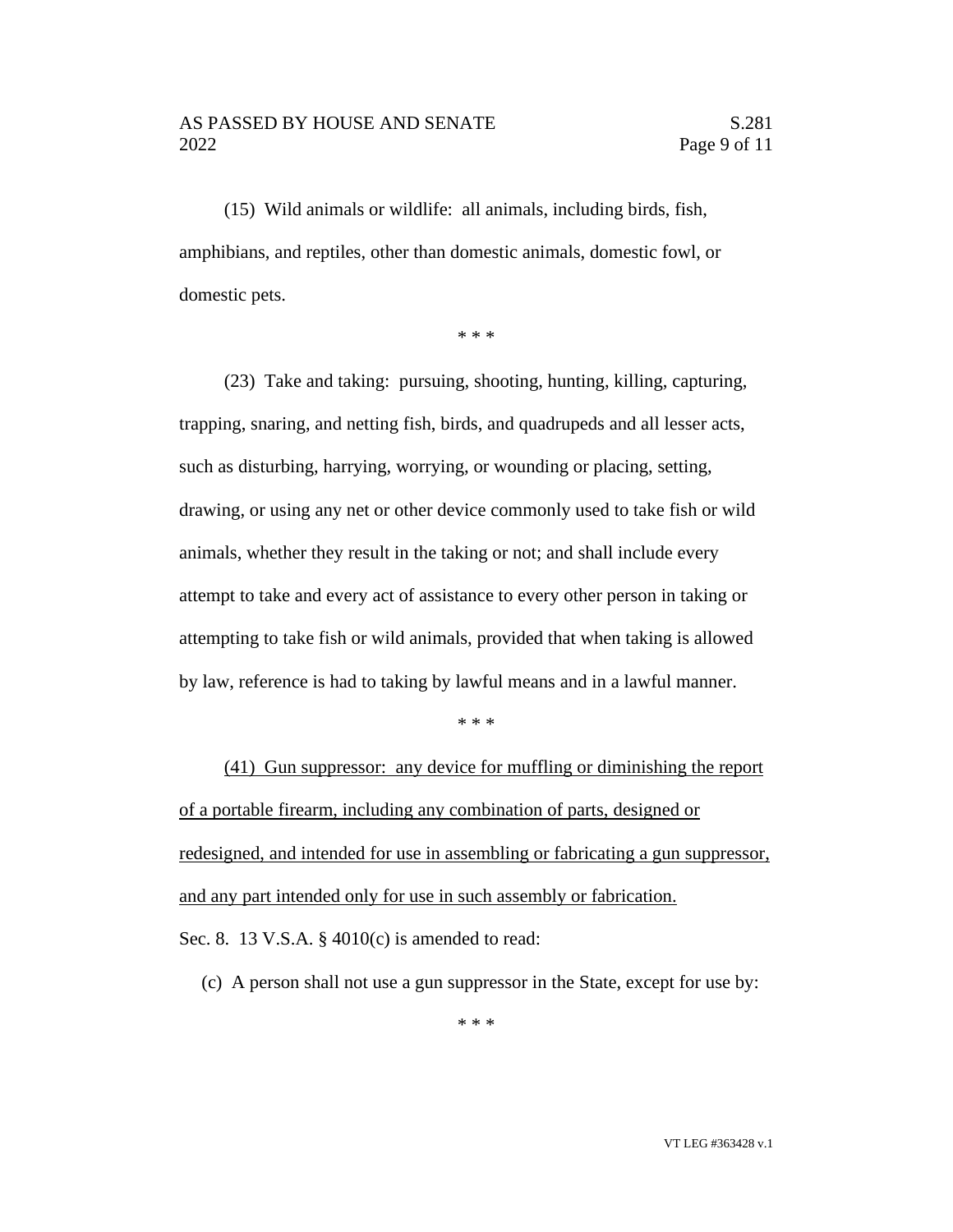(3) a licensed manufacturer or a licensed importer, as defined in 18 U.S.C. § 921, who is also registered as a manufacturer or an importer pursuant to 26 U.S.C. § 5802, who in the ordinary course of the manufacturer's or importer's business as a manufacturer or as an importer tests the operation of the gun suppressor; or

(4) a person lawfully using a sport shooting range;  $\omega$ 

(5) a person taking game as authorized under 10 V.S.A. § 4701.

Sec. 9. 10 V.S.A. § 4701(d) is amended to read:

(d) A person taking game with a gun may possess, carry, or use a gun suppressor in the act of taking game. [Repealed.]

Sec. 10. 10 V.S.A. § 4704 is amended to read:

§ 4704. USE OF MACHINE GUNS AND, AUTOLOADING RIFLES, AND

# GUN SUPPRESSORS

 $(a)$  A person engaged in hunting for wild animals shall not use, carry, or have in the person's possession:

(1) a machine gun of any kind or description;  $\Theta$ 

(2) an autoloading rifle with a magazine capacity of over six cartridges,

except a .22 caliber rifle using rim fire cartridges; or

(3) a gun suppressor.